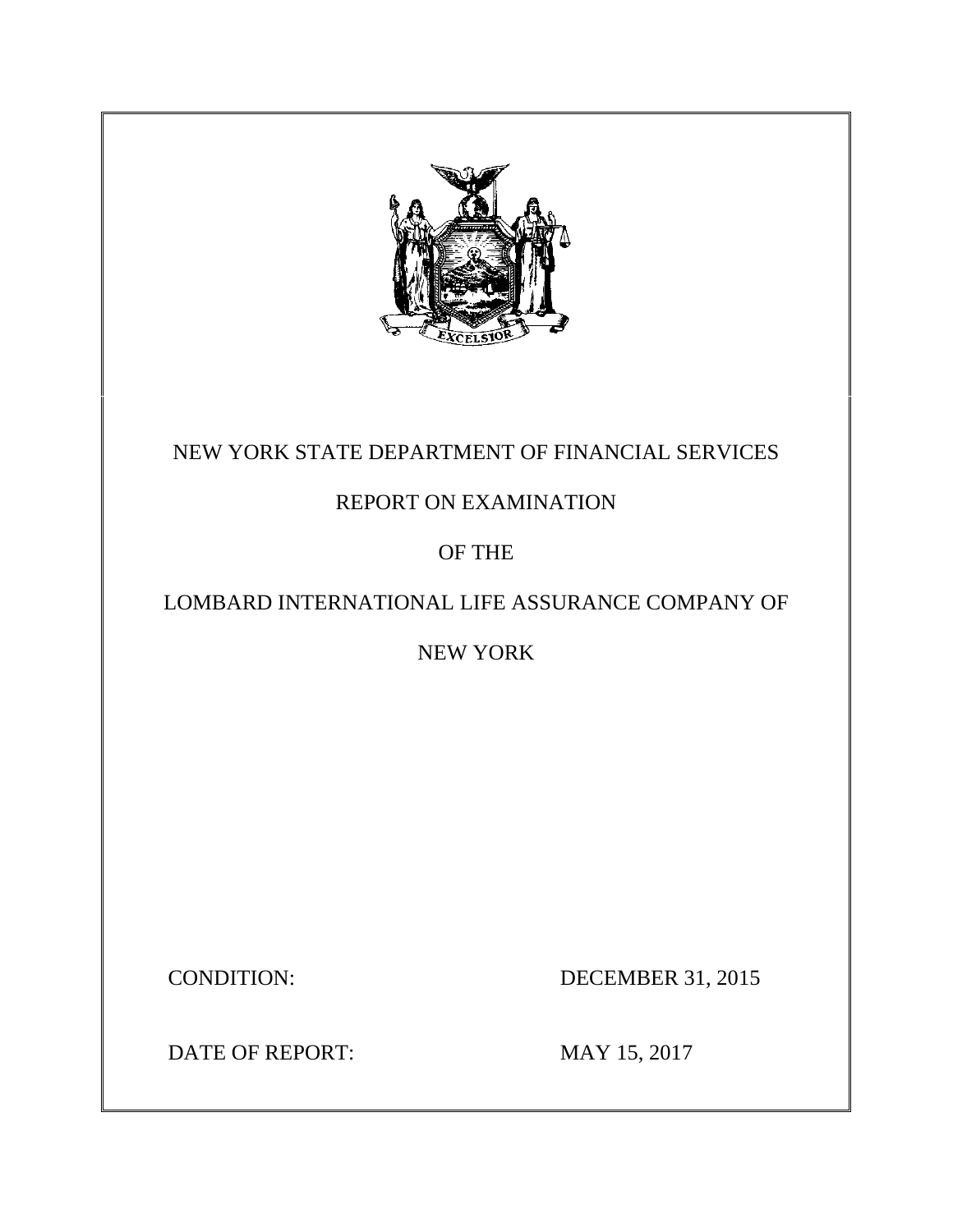### NEW YORK STATE DEPARTMENT OF FINANCIAL SERVICES

### REPORT ON EXAMINATION

### OF THE

## LOMBARD INTERNATIONAL LIFE ASSURANCE COMPANY OF NEW YORK AS OF

DECEMBER 31, 2015

DATE OF REPORT: MAY 15, 2017

EXAMINER: EDMUND TAGOE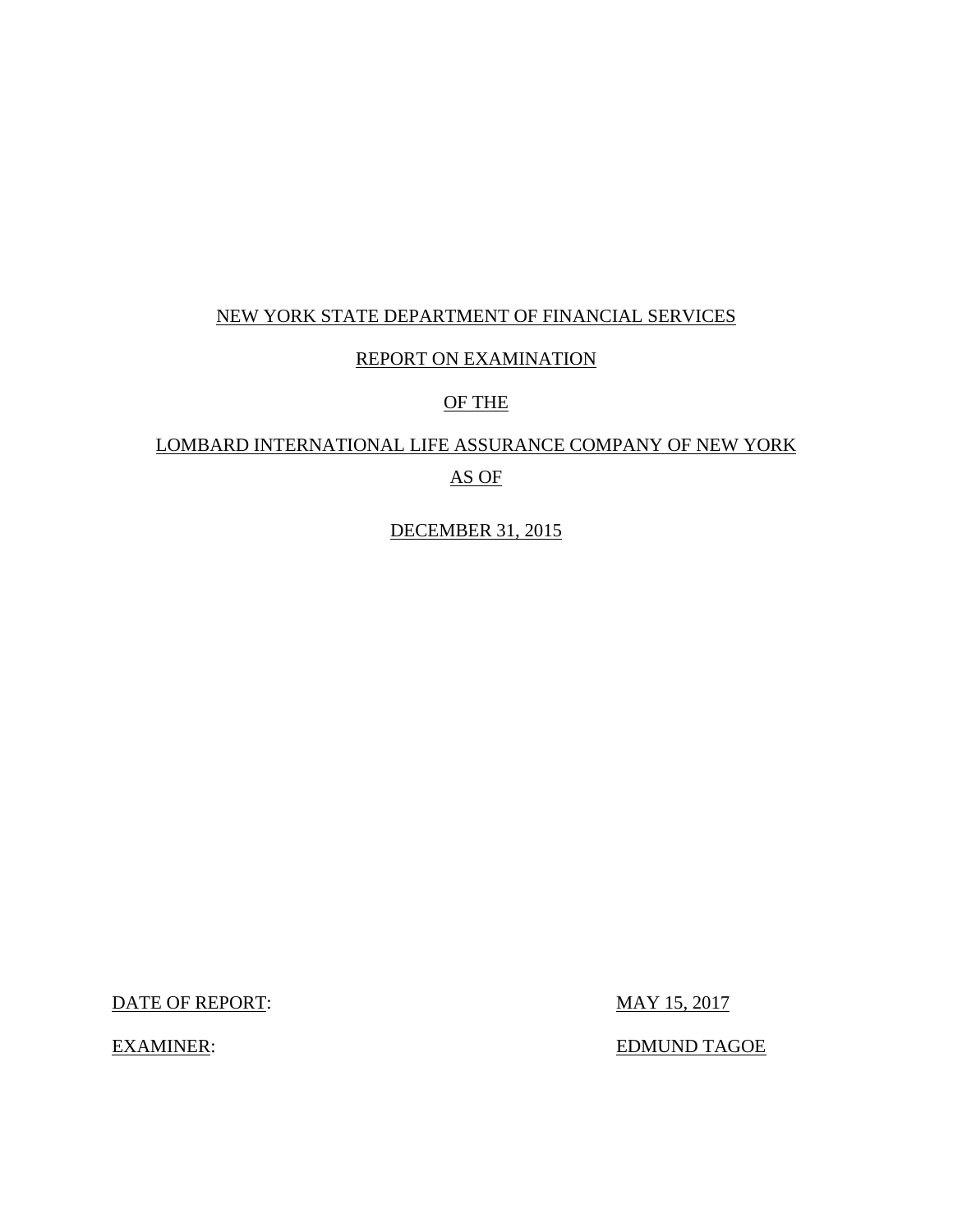### TABLE OF CONTENTS

| <b>ITEM</b>      |                                      | PAGE NO.       |
|------------------|--------------------------------------|----------------|
| 1.               | Scope of examination                 | $\overline{2}$ |
| 2.               | Description of Company               | $\overline{4}$ |
|                  | A. History                           | 4              |
|                  | B. Holding company                   | $\overline{4}$ |
|                  | C. Organizational chart              | $5-6$          |
|                  | D. Service agreements                | 7              |
|                  | E. Management                        | 7              |
| 3.               | Territory and plan of operations     | 10             |
|                  | A. Statutory and special deposits    | 10             |
|                  | <b>B.</b> Direct operations          | 10             |
|                  | C. Reinsurance                       | 10             |
| $\overline{4}$ . | Significant operating results        | 11             |
| 5.               | <b>Financial statements</b>          | 13             |
|                  | A. Independent accountants           | 13             |
|                  | <b>B.</b> Net admitted assets        | 13             |
|                  | C. Liabilities, capital and surplus  | 14             |
|                  | D. Condensed summary of operations   | 15             |
|                  | E. Capital and surplus account       | 16             |
| 6.               | Prior report summary and conclusions | 17             |
|                  |                                      |                |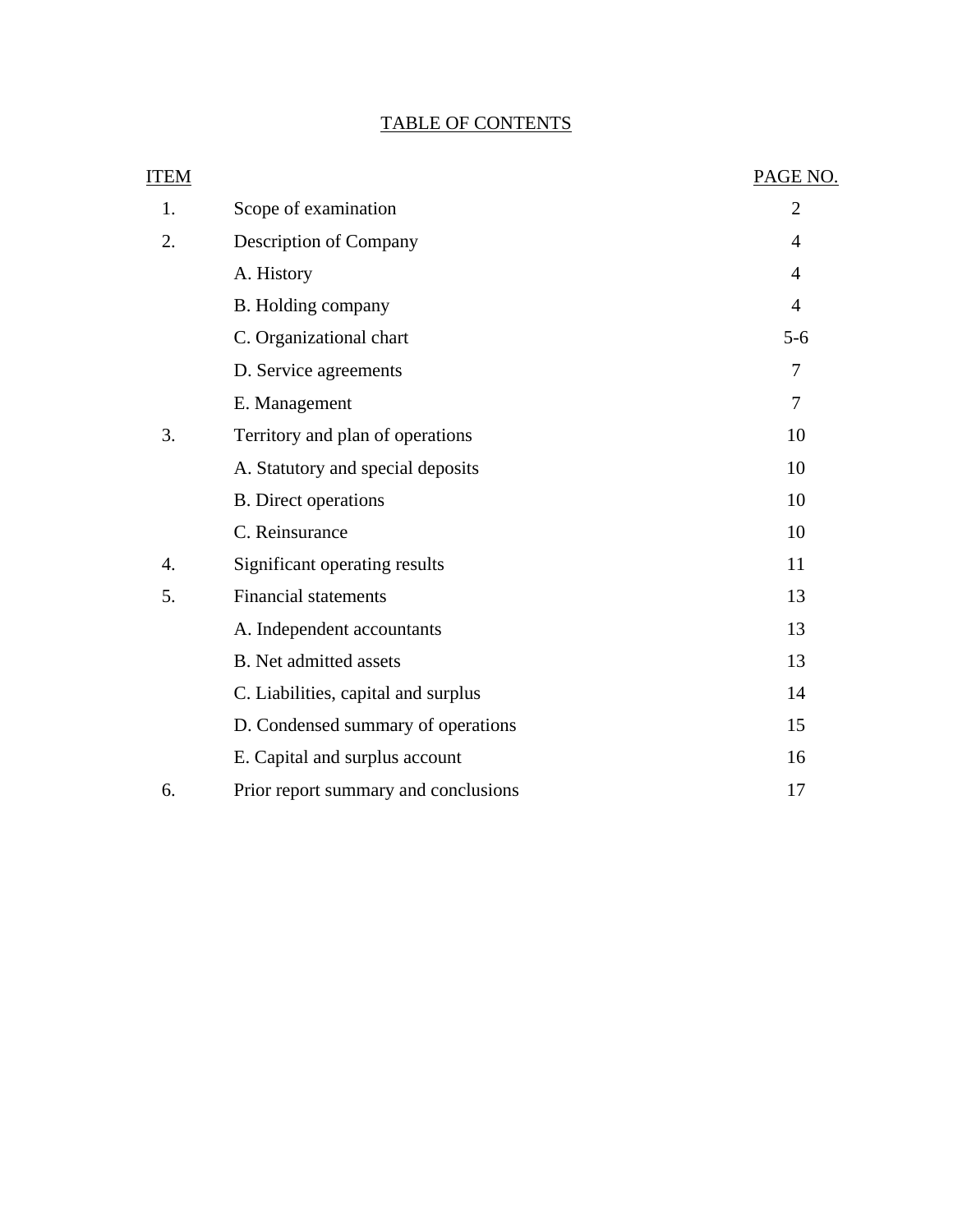

Andrew M. Cuomo Maria T. Vullo Governor Superintendent Superintendent Superintendent Superintendent Superintendent Superintendent Superintendent Superintendent Superintendent Superintendent Superintendent Superintendent Superintendent Superintendent Sup

October 25, 2017

Honorable Maria T. Vullo Superintendent of Financial Services New York, New York 10004

Madam:

In accordance with instructions contained in Appointment No. 31514, dated July 26, 2016, and annexed hereto, an examination has been made into the condition and affairs of Lombard International Life Assurance Company of New York, hereinafter referred to as "the Company," at the Department's office located at One State Street, New York, NY 10004. The Company's administrative office is located at 1650 Market Street, 54<sup>th</sup> Floor, Philadelphia, PA 19103.

Wherever "Department" appears in this report, it refers to the New York State Department of Financial Services.

The report indicating the results of this examination is respectfully submitted.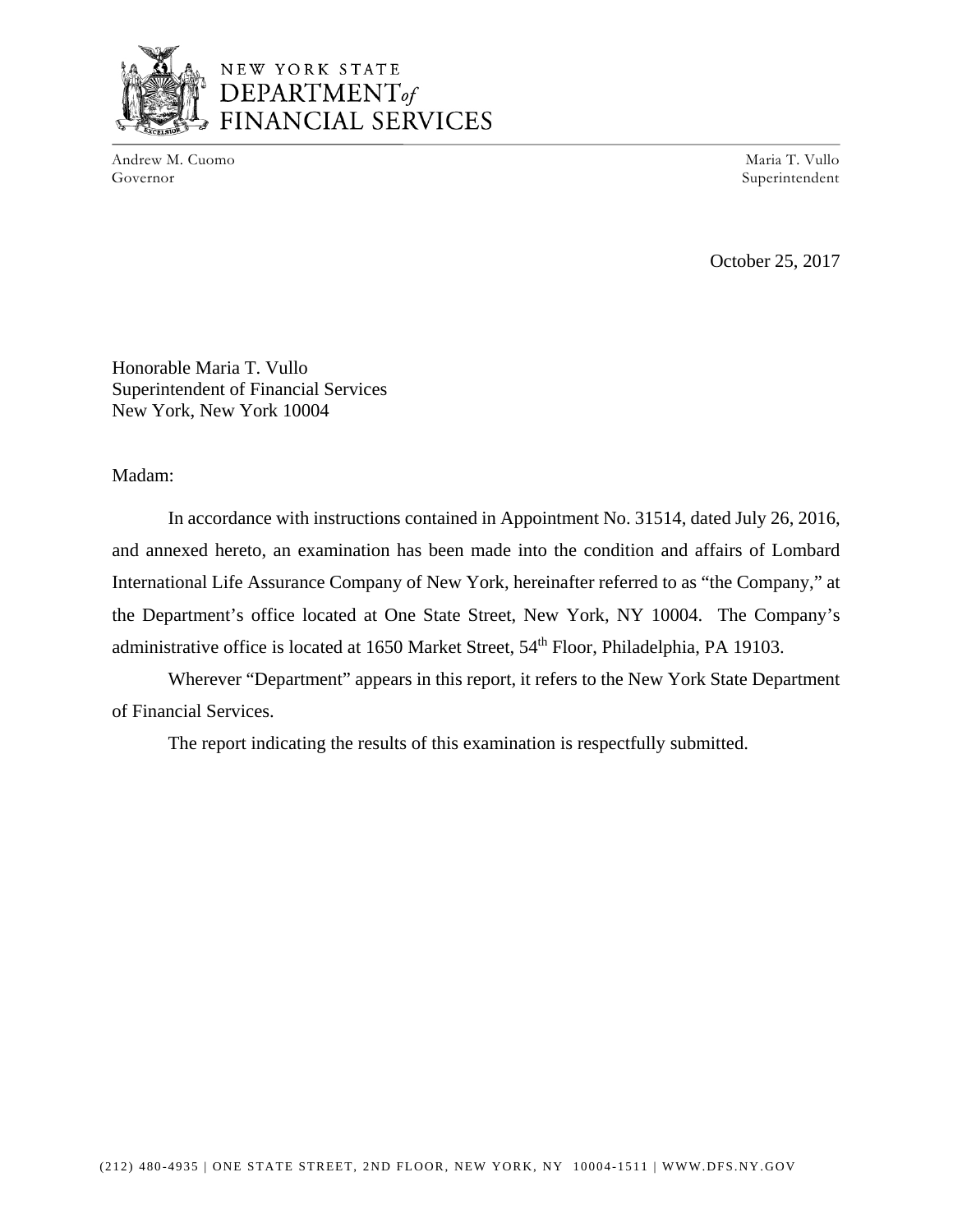#### 1. SCOPE OF EXAMINATION

The examination of the Company was a full scope examination as defined in the *NAIC Financial Condition Examiners Handbook, 2016 Edition* (the "Handbook"). The examination covers the three-year period from January 1, 2013, through December 31, 2015. The examination was conducted observing the guidelines and procedures in the Handbook and, where deemed appropriate by the examiner, transactions occurring subsequent to December 31, 2015, but prior to the date of this report (i.e., the completion date of the examination) were also reviewed.

The examination was conducted on a risk focused basis in accordance with the provisions of the Handbook published by the National Association of Insurance Commissioners ("NAIC"). The Handbook guidance provides for the establishment of an examination plan based on the examiner's assessment of risk in the insurer's operations and utilizing that evaluation in formulating the nature and extent of the examination. The examiner planned and performed the examination to evaluate the current financial condition as well as identify prospective risks that may threaten the future solvency of the insurer. The examiner identified key processes, assessed the risks within those processes and evaluated the internal control systems and procedures used to mitigate those risks. The examination also included assessing the principles used and significant estimates made by management, evaluating the overall financial statement presentation, and determining management's compliance with New York statutes and Department guidelines, Statutory Accounting Principles as adopted by the Department, and annual statement instructions.

The examination was called by the Pennsylvania Insurance Department ("Pennsylvania") in accordance with the Handbook guidelines, through the NAIC's Financial Examination Electronic Tracking System. Pennsylvania served as the lead state with New York participating. Since the lead and participating states are all accredited by the NAIC, the states deemed it appropriate to rely on each other's work.

Information about the Company's organizational structure, business approach and control environment were utilized to develop the examination approach. The Company's risks and management activities were evaluated incorporating the NAIC's nine branded risk categories. These categories are as follows:

- Pricing/Underwriting
- Reserving
- Operational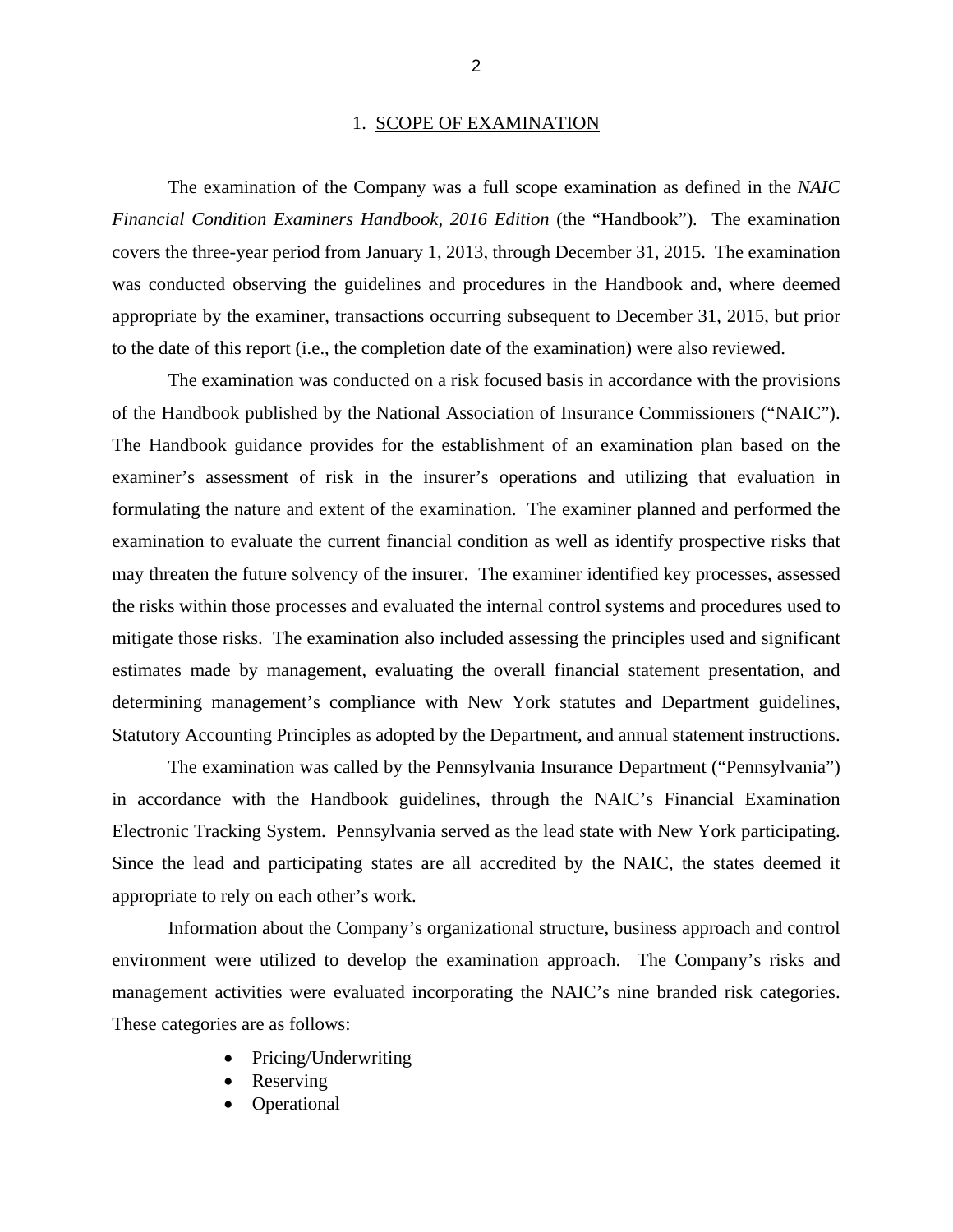- Strategic
- Credit
- Market
- Liquidity
- Legal
- Reputational

The Company was audited annually, for the years 2013 through 2015, by the accounting firm of KPMG LLP ("KPMG"). The Company received an unqualified opinion in all years. Certain audit workpapers of the accounting firm were reviewed and relied upon in conjunction with this examination. The Company, in the absence of an internal audit department, has an enterprise risk framework and has engaged various external consultants over the years to assess internal controls. The examiner performed substantive testing and did not rely upon the work performed by the external consultants for this examination.

The examiner reviewed the corrective actions taken by the Company with respect to the recommendation contained in the prior report on examination. The results of the examiner's review are contained in item 6 of this report.

This report on examination is confined to financial statements and comments on those matters which involve departure from laws, regulations or rules, or which require explanation or description.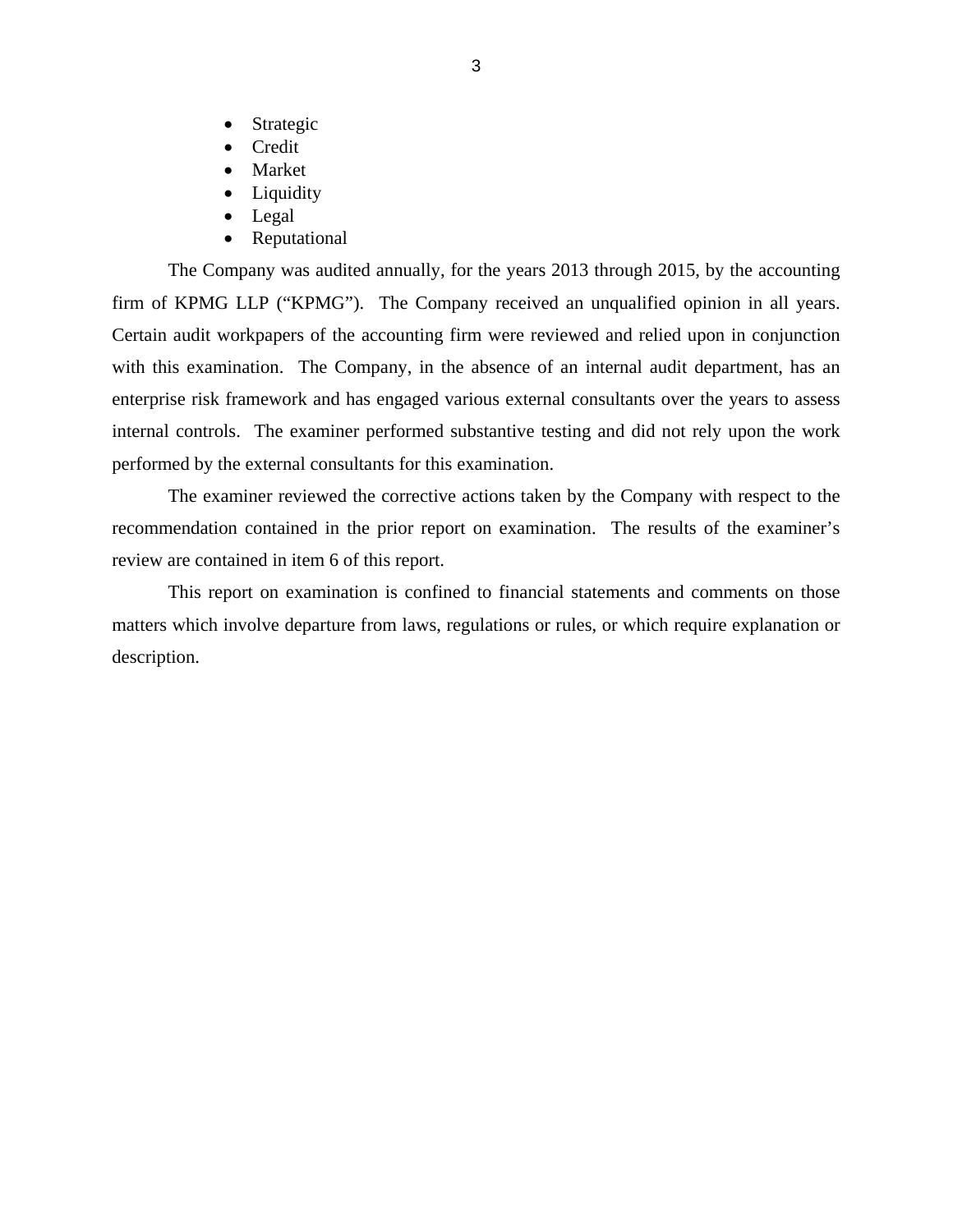#### 2. DESCRIPTION OF COMPANY

#### <span id="page-6-0"></span>A. History

The Company was incorporated as a stock life insurance company under the laws of New York on April 15, 1988, under the name Maximum Life Insurance Company, was licensed on May 20, 1988, and commenced business on May 20, 1988. Initial resources of \$7,502,427, consisting of common capital stock of \$2,000,000 and paid in and contributed surplus of \$5,502,427, were provided through the sale of 2,000 shares of common stock (with a par value of \$1,000 each) for [\\$3,751.21](https://3,751.21) per share.

On December 31, 1995, the Company was acquired by American Phoenix Life and Reassurance Company ("APLAR"), and the name of the Company was changed to Phoenix Life and Reassurance Company of New York.

On October 6, 2010, the Company was acquired from the Phoenix Companies by Philadelphia Financial Life Assurance Company ("PFLAC"), a Pennsylvania company. On October 28, 2010, the name of the Company was changed from Phoenix Life and Reassurance Company of New York to Philadelphia Financial Life Assurance Company of New York.

On June 30, 2015, the Company along with its parent, PFLAC were acquired by PFG Acquisition Corp., an affiliate of The Blackstone Group, L.P. ("PFGAC"). Contemporaneously with such acquisition, PFGAC transferred the stock of PFLAC and the Company to Lombard International Assurance US Holdings, Inc. ("HoldCo"), an affiliate of The Blackstone Group, L.P. On September 28, 2015, HoldCo changed its name to Lombard International US Holdings, Inc., PFLAC changed its name to Lombard International Life Assurance Company ("LILAC") and the Company changed its name to Lombard International Life Assurance Company of New York.

#### B. Holding Company

The Company is a wholly owned subsidiary of LILAC, a Pennsylvania life insurance company. LILAC is in turn a wholly owned subsidiary of HoldCo, a Delaware corporation. The ultimate parent of the Company is LIA Holdings Ltd., a holding company which in turn is owned by affiliates of The Blackstone Group L.P.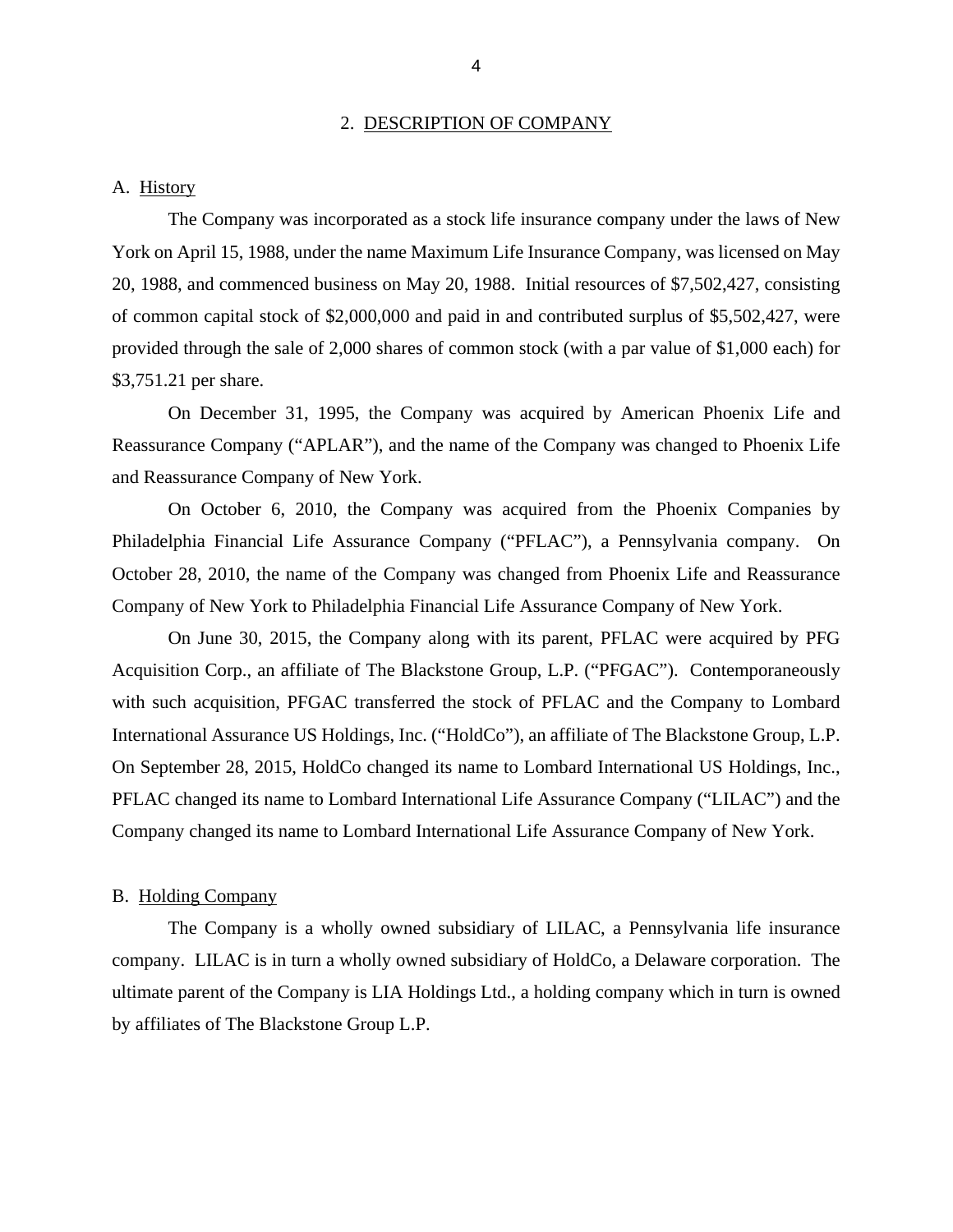### C. Organizational Chart

An organization chart reflecting the relationship between the Company and significant entities in its holding company system as of December 31, 2015 follows: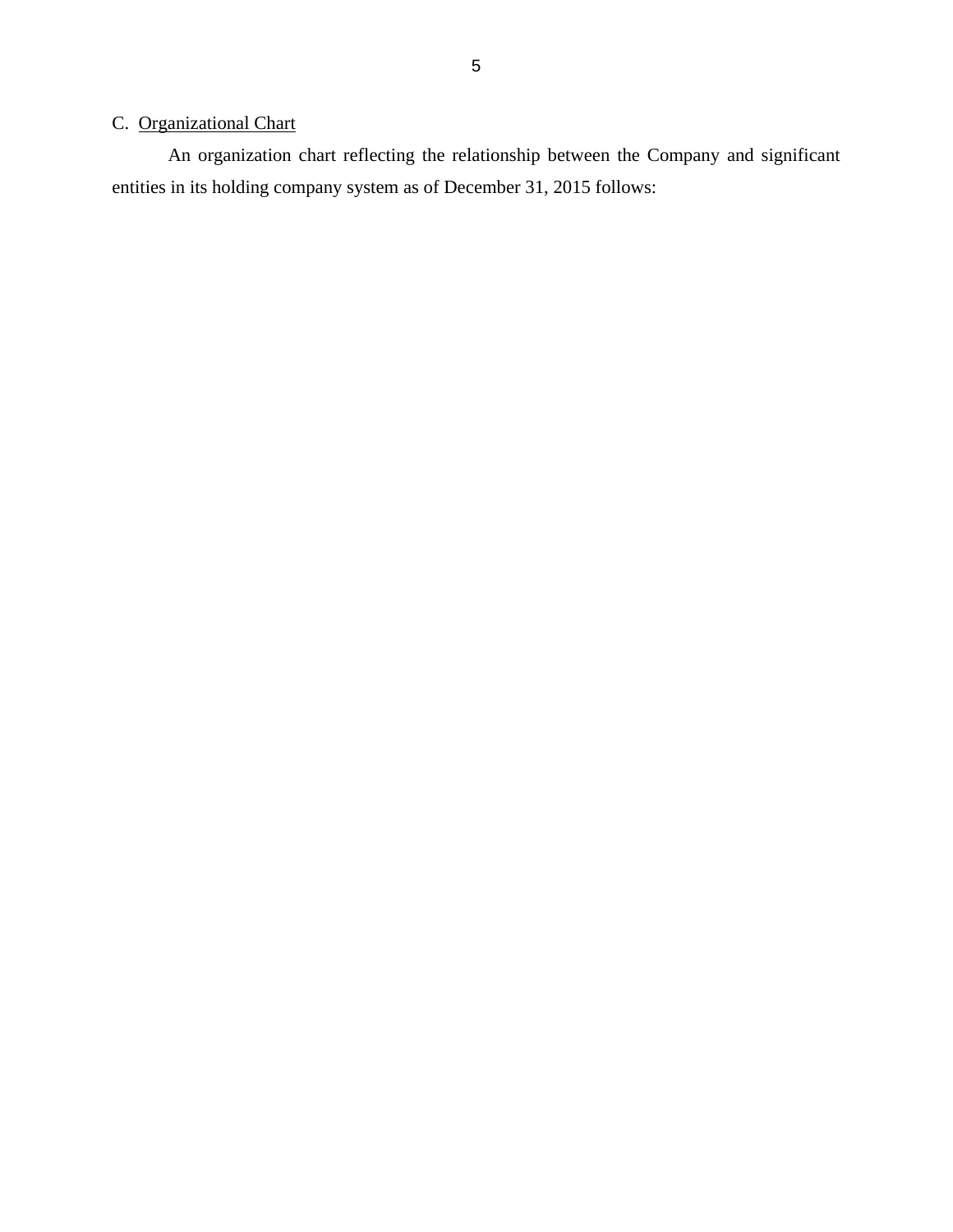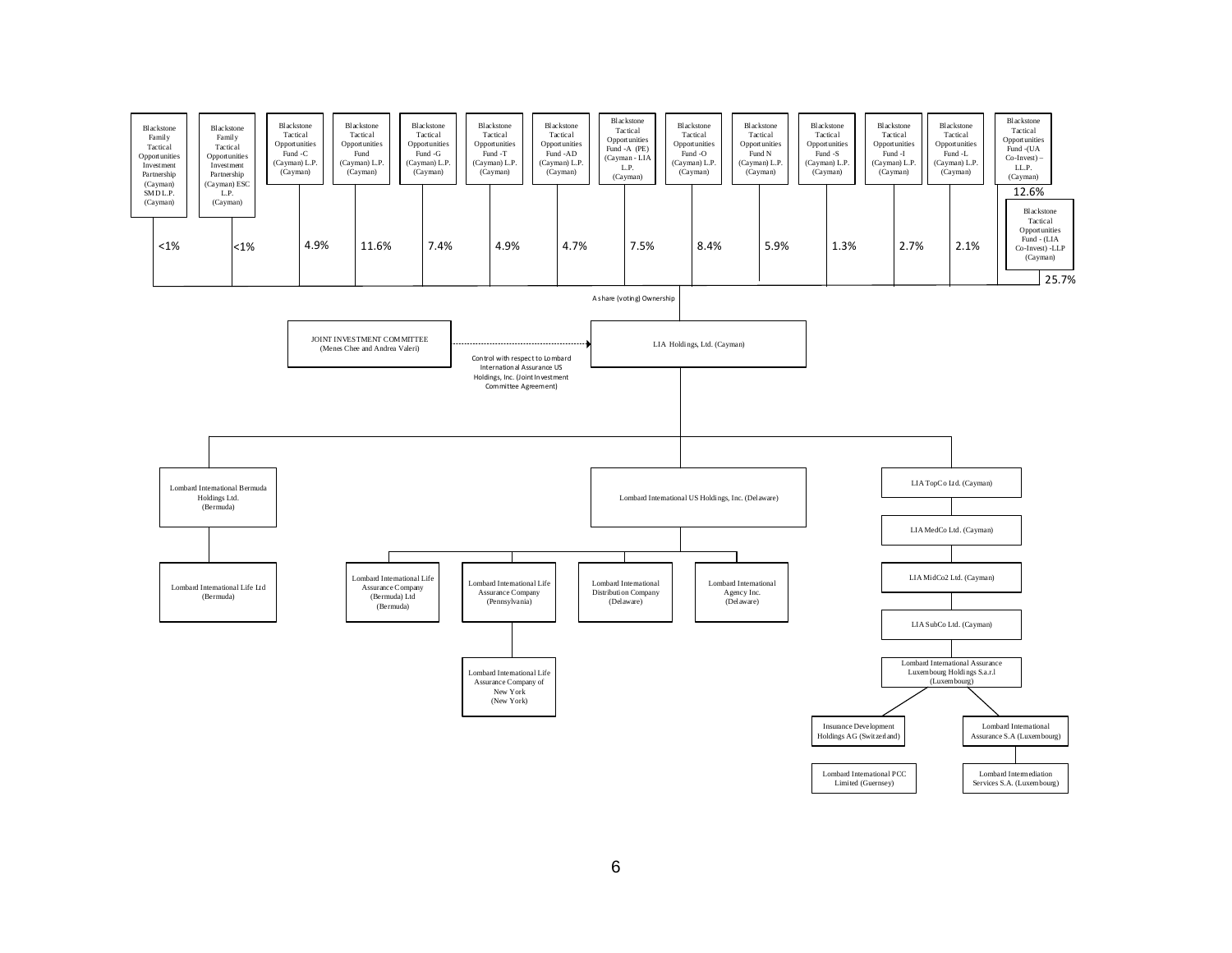#### D. Service Agreements

The Company had one service agreement in effect with an affiliate during the examination period.

| Type of        |            |              |           |                                 |                 |
|----------------|------------|--------------|-----------|---------------------------------|-----------------|
| Agreement      |            |              |           |                                 | Income/         |
| and            |            | Provider     | Recipient |                                 | $(Express)*For$ |
| Department     | Effective  | of           | οf        | Specific Service(s)             | Each Year of    |
| File Number    | Date       | Services     | Services  | Covered                         | the Examination |
| Service        | 10/06/2010 | <b>LILAC</b> | The       | On-Going                        | 2013 \$0.00**   |
| Agreement      |            |              | Company   | <b>Administrative Services;</b> | 2014 \$0.00**   |
| File No. 44454 |            |              |           | <b>Financial Reporting;</b>     | 2015 \$0.00**   |
|                |            |              |           | <b>Accounting</b> ; Separate    |                 |
|                |            |              |           | <b>Account Administration;</b>  |                 |
|                |            |              |           | Underwriting;                   |                 |
|                |            |              |           | Personal Contact and            |                 |
|                |            |              |           | Communication with              |                 |
|                |            |              |           | Policyholders; Claim            |                 |
|                |            |              |           | Processing; Legal; Data         |                 |
|                |            |              |           | Processing; Information         |                 |
|                |            |              |           | Center;                         |                 |
|                |            |              |           | Human Resources;                |                 |
|                |            |              |           | Actuarial; Tax                  |                 |
|                |            |              |           | Accounting; Banking;            |                 |
|                |            |              |           | Marketing;                      |                 |
|                |            |              |           | Communications/Creati           |                 |
|                |            |              |           | ve Services;                    |                 |
|                |            |              |           | Travel/Convention;              |                 |
|                |            |              |           | Purchasing;                     |                 |
|                |            |              |           | Telecommunications;             |                 |
|                |            |              |           | and General                     |                 |
|                |            |              |           | Management                      |                 |

\* Amount of Income or (Expense) Incurred by the Company

\*\* The Company indicated that expenses allocated under the service agreement are tied to sales and to date there have been no sales; therefore, expenses have not been allocated to the Company.

#### E. Management

The Company's by-laws provide that the board of directors shall be comprised of not less than 7 and not more than 21 directors. Directors are elected for a period of one year at the annual meeting of the stockholders held in March of each year. As of December 31, 2015, the board of directors consisted of seven members. Meetings of the board are held annually in March of each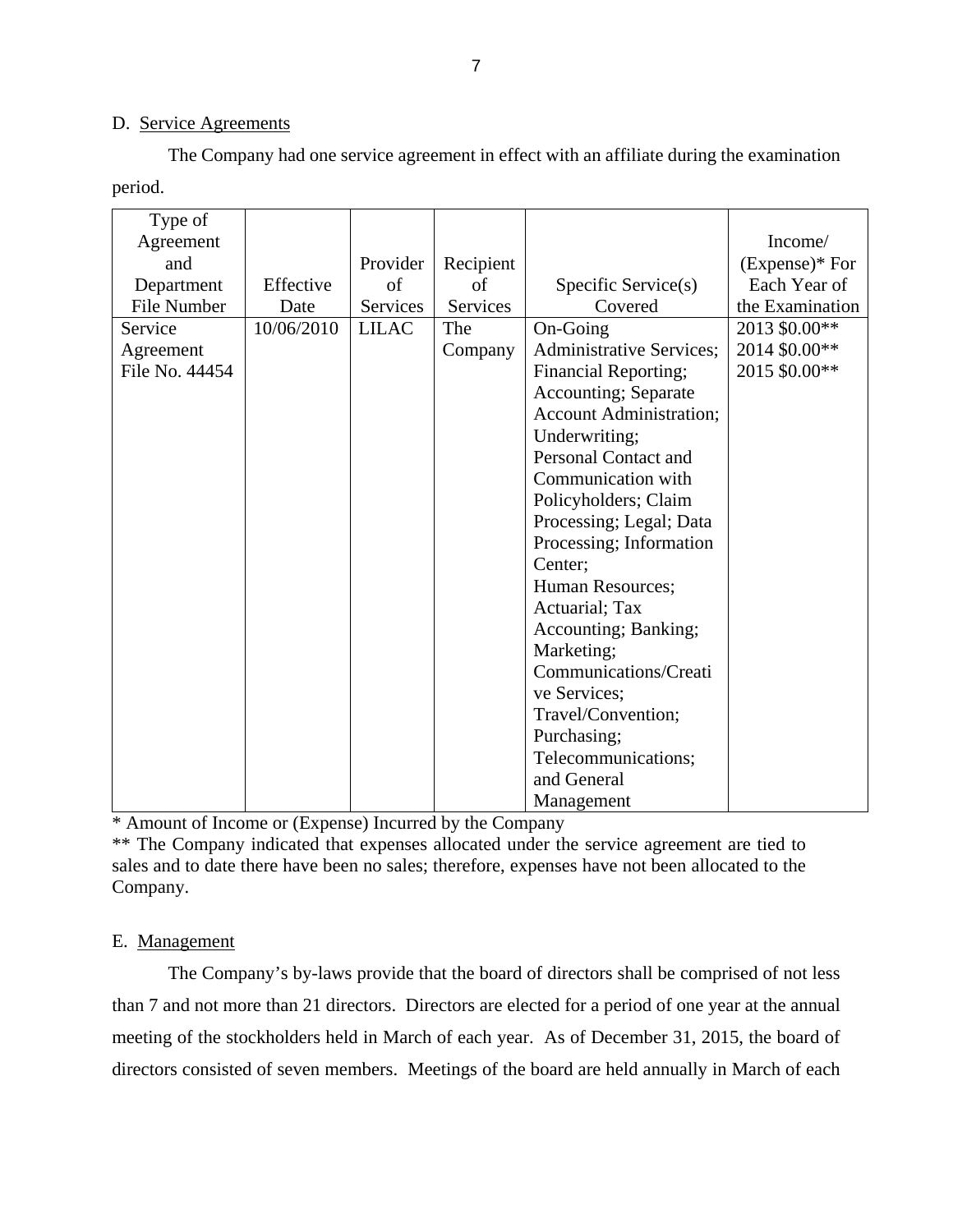year, immediately after the meeting of the shareholders, or as soon as practicable after the annual meeting of the shareholders.

The seven board members and their principal business affiliation, as of December 31, 2015, were as follows:

| <b>Name and Residence</b>             | <b>Principal Business Affiliation</b>                                                                | Year First<br><b>Elected</b> |
|---------------------------------------|------------------------------------------------------------------------------------------------------|------------------------------|
| Patrick S. Baird*<br>Cedar Rapids, IA | Self-Employed Consultant<br><b>Retired Former President</b><br><b>AEGON USA</b>                      | 2015                         |
| Norbert R. Becker*<br>Luxembourg      | <b>Retired Former Managing Partner</b><br><b>Arthur Andersen LLP</b>                                 | 2015                         |
| Menes O. Chee<br>New York, NY         | <b>Managing Director</b><br><b>Blackstone Tactical Opportunities Group</b>                           | 2015                         |
| John K. Hillman<br>Blue Bell, PA      | President and Chief Executive Officer<br>Lombard International Life Assurance Company<br>of New York | 2010                         |
| Marshall J. Lux *<br>New York, NY     | Self-Employed Consultant                                                                             | 2015                         |
| David J. Miller<br>Wayne, PA          | Senior Advisor<br>The Blackstone Group L.P.                                                          | 2015                         |
| Neal C. Schneider*<br>Gladwyne, PA    | <b>Retired Former Partner</b><br><b>Arthur Andersen LLP</b>                                          | 2011                         |

\* Not affiliated with the Company or any other company in the holding company system

The examiner's review of the minutes of the meetings of the board of directors and its committees indicated that meetings were well attended and that each director attended a majority of meetings.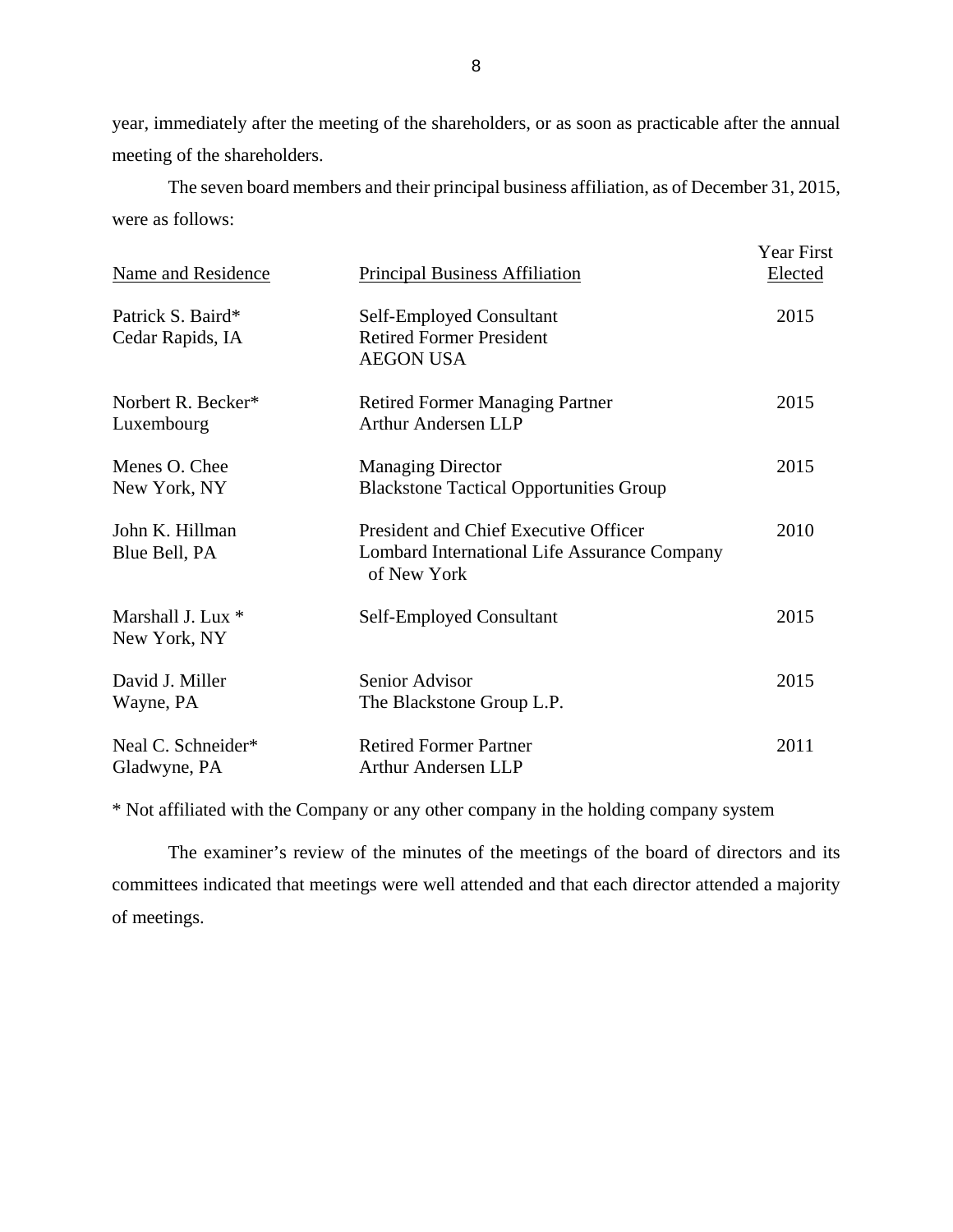The following is a listing of the principal officers of the Company as of December 31, 2015:

#### Name Title

| John K. Hillman       | President and Chief Executive Officer               |
|-----------------------|-----------------------------------------------------|
| James Hom             | Executive VP, Chief Financial Officer and Treasurer |
| Joseph A. Fillip, Jr. | Executive VP, General Counsel and Secretary         |
| Kent C. Keim          | Executive VP and Chief Operating Officer            |
| Kenneth P. Kilbane    | Executive VP, Global Distribution                   |
| Adam D. Sandahl       | Executive VP, Head of Individual Sales              |
| John R. Tyers         | <b>Executive VP, Institutional Sales</b>            |
| Brent A. Dooley       | Executive VP, Chief Actuary and Appointed Actuary   |

\* Michelle J. Ross, Chief Compliance Officer, is designated consumer services officer per Insurance Regulation No. 64, 11 NYCRR Section 216.4(c)

In February 2016, John R. Tyers resigned as Executive Vice President, Institutional Sales. In May 2016, Michael J. Gordon replaced John K. Hillman as President and Chief Executive Officer. In July 2016, Brent A. Dooley resigned as Executive Vice President, Chief Actuary and Appointed Actuary. In November 2016, Scott Hedgepeth was appointed as Senior Vice President, Chief Actuary and Appointed Actuary. In April 2017, Adam Sandahl resigned as Executive Vice President, Head of Individual Sales.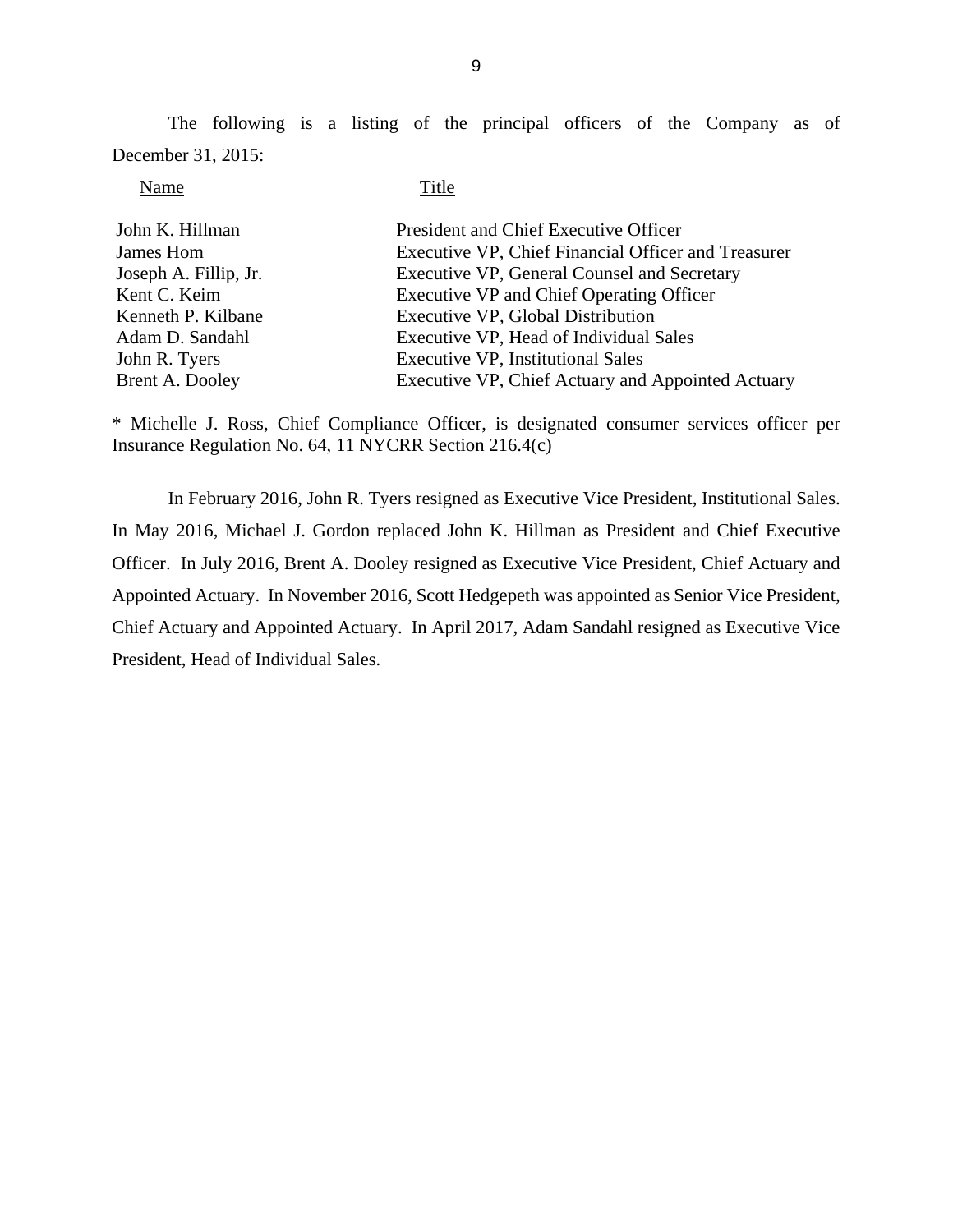<span id="page-12-0"></span>The Company is authorized to write life insurance, annuities and accident and health insurance as defined in paragraphs 1, 2 and 3 of Section 1113(a) of the New York Insurance Law.

The Company is currently licensed to transact business only in New York State. In 2015, all life premiums were received from New York (66.7%) and Connecticut (33.3%).

#### A. Statutory and Special Deposits

As of December 31, 2015, the Company had \$400,000 (par value) of United States Treasury Bonds on deposit with the State of New York, its domiciliary state, for the benefit of all policyholders, claimants and creditors of the Company.

#### B. Direct Operations

The Company ceased marketing all direct insurance products in 1998, and currently has three term policies in force. The traditional products in this block are no longer issued by the Company. Policies were written on a non-participating basis.

The Company has shifted its focus to non-guaranteed separate accounts products for the high-net-worth and institutional markets. These products are only made available to individuals and entities that qualify as "qualified purchasers" or "accredited investors" under applicable securities laws. Consequently, these products qualify as private placement under applicable securities laws and are exempt from registration with the Securities and Exchange Commission. However, no contracts were issued during the examination period.

#### C. Reinsurance

As of December 31, 2015, the Company had one reinsurance treaty in effect with Optimum Re, an unauthorized insurer. The Company's life business is reinsured on a yearly renewable term basis.

The maximum retention limit for individual life contracts is \$50,000. The total face amount of life insurance ceded as of December 31, 2015, was \$375,000, which represents 71% of the total face amount of life insurance in force. Reserve credit taken for reinsurance ceded to unauthorized companies, totaled \$2,425.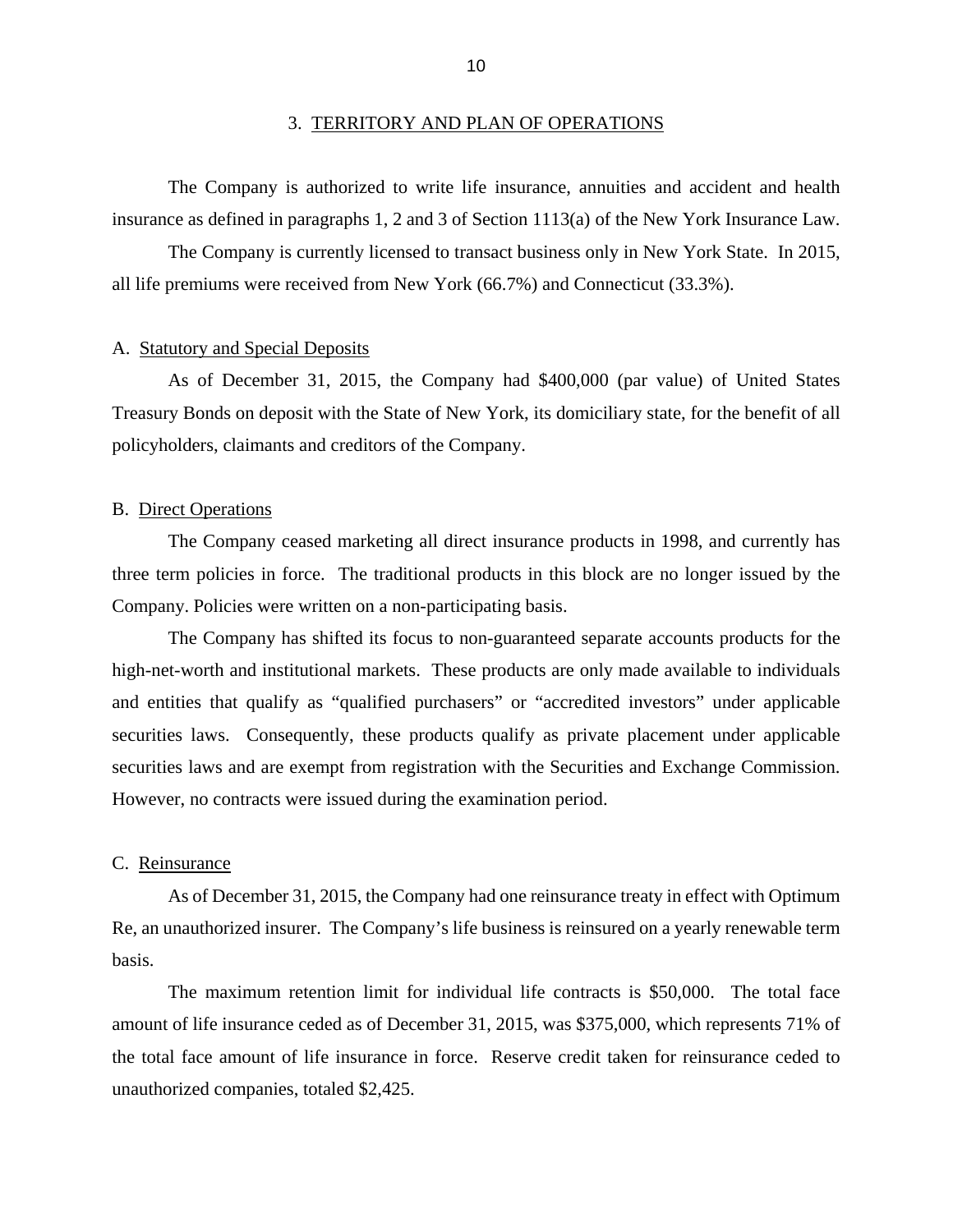Indicated below is significant information concerning the operations of the Company during the period under examination as extracted from its filed annual statements. Failure of items to add to the totals shown in any table in this report is due to rounding.

The following table indicates the Company's financial growth (decline) during the period under review:

|                                        | December 31,  | December 31,  | Increase       |
|----------------------------------------|---------------|---------------|----------------|
|                                        | 2012          | 2015          | (Decrease)     |
| <b>Admitted assets</b>                 | \$4,575,551   | \$4,712,138   | \$136,587      |
| Liabilities                            | 361,164<br>\$ | 309,226<br>S. | \$ (51,938)    |
| Common capital stock                   | \$2,000,000   | \$2,000,000   | \$<br>$\theta$ |
| Gross paid in and contributed surplus  | 5,631,266     | 5,631,266     | $\overline{0}$ |
| Unassigned funds (surplus)             | (3,416,879)   | (3,228,354)   | 188,525        |
| Total capital and surplus              | \$4,214,387   | \$4,402,912   | \$188,525      |
| Total liabilities, capital and surplus | \$4,575,551   | \$4,712,138   | \$136,587      |

The Company's invested assets as of December 31, 2015, were mainly comprised of bonds (96%) and cash and short-term investments (4%). The Company's entire bond portfolio, as of December 31, 2015, was comprised of investment grade obligations.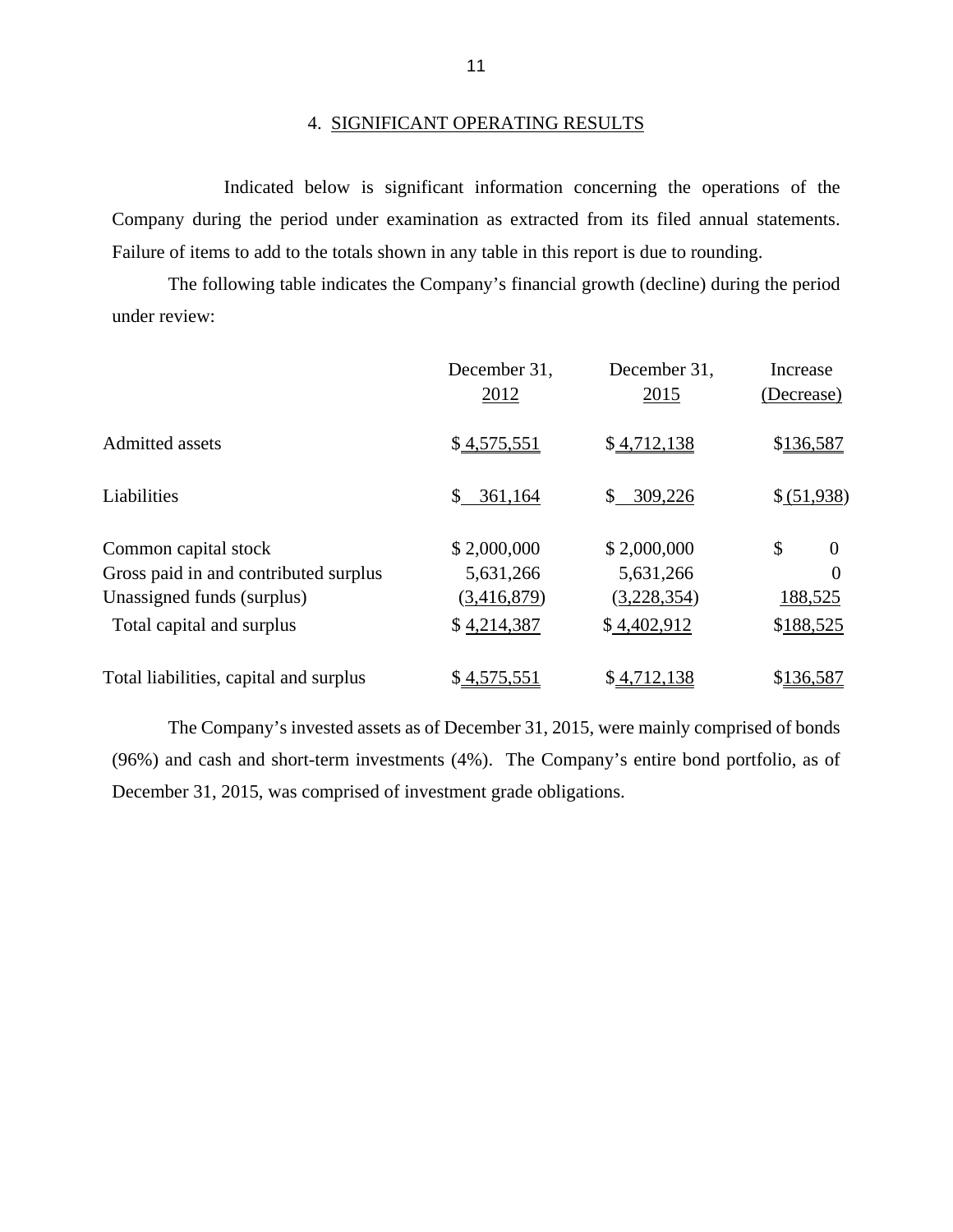The following is the net gain (loss) from operations by line of business after federal income taxes but before realized capital gains (losses) reported for each of the years under examination in the Company's filed annual statements:

|                | 2013     | 2014     | 2015     |
|----------------|----------|----------|----------|
| Ordinary:      |          |          |          |
| Life insurance | \$73,430 | \$73,870 | \$50,896 |
| Total          | \$73,430 | \$73,870 | \$50,896 |

The decrease in ordinary life net gain from operations in 2015 relative to 2014 was mainly due to income tax expense of \$20,442 in 2015 compared to income tax benefit of \$22,771 in 2014, partially offset by lower total expenses in 2015 relative to 2014 due to the release of an excess expense accrual for audit/examination fees.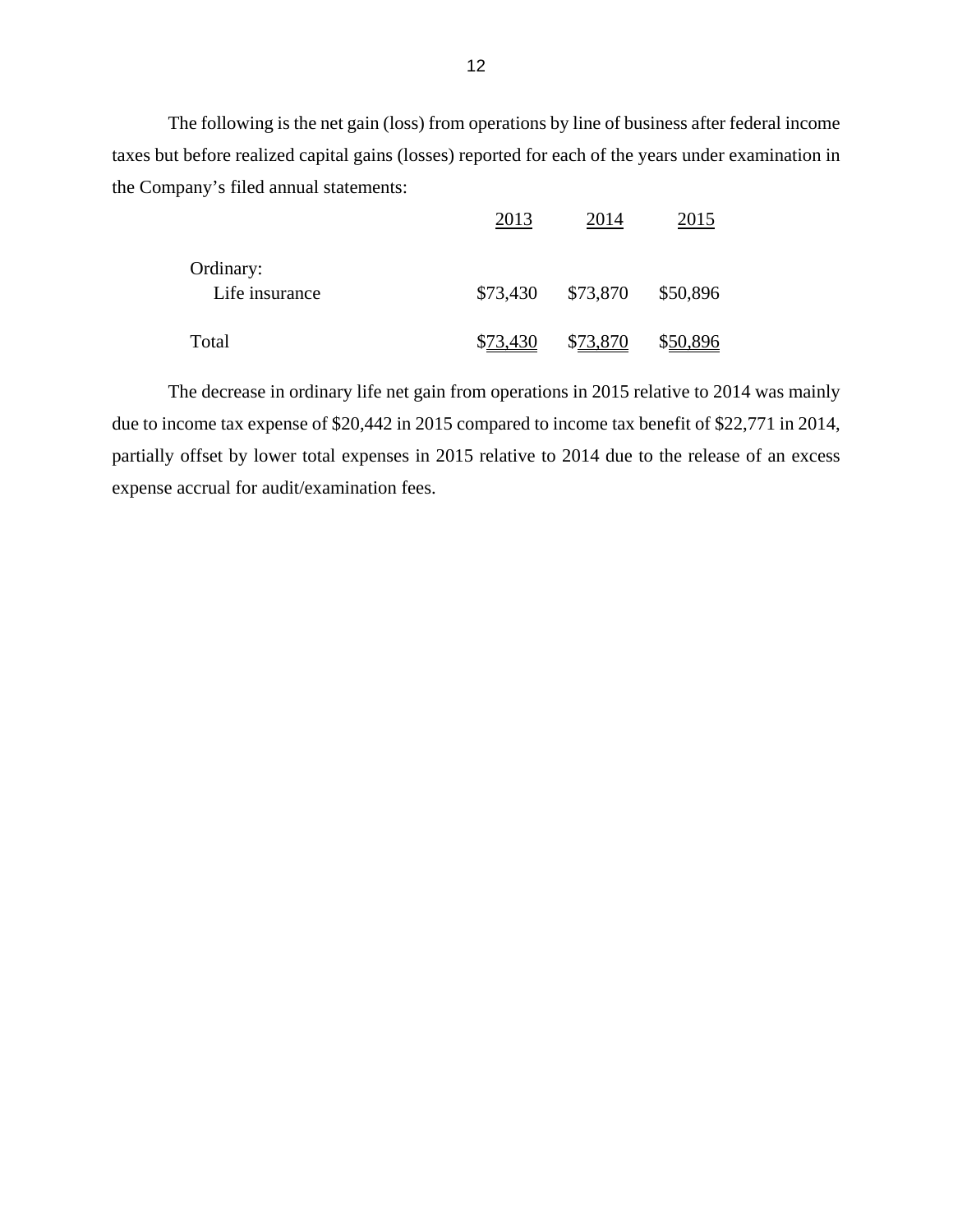#### 5. FINANCIAL STATEMENTS

The following statements show the assets, liabilities, capital and surplus as of December 31, 2015, as contained in the Company's 2015 filed annual statement, a condensed summary of operations and a reconciliation of the capital and surplus account for each of the years under review. The examiner's review of a sample of transactions did not reveal any differences which materially affected the Company's financial condition as presented in its financial statements contained in the December 31, 2015 filed annual statement.

#### A. Independent Accountants

The firm of KPMG was retained by the Company to audit the Company's combined statutory basis statements of financial position as of December 31<sup>st</sup> of each year in the examination period, and the related statutory-basis statements of operations, capital and surplus, and cash flows for the year then ended.

KPMG concluded that the statutory financial statements presented fairly, in all material respects, the financial position of the Company at the respective audit dates. Balances reported in these audited financial statements were reconciled to the corresponding years' annual statements with no discrepancies noted.

#### B. Net Admitted Assets

| <b>Bonds</b>                                      | \$4,510,953 |
|---------------------------------------------------|-------------|
| Cash, cash equivalents and short term investments | 173,250     |
| Investment income due and accrued                 | 27,822      |
| Net deferred tax asset                            | 113         |
| Total admitted assets                             | \$4,712,138 |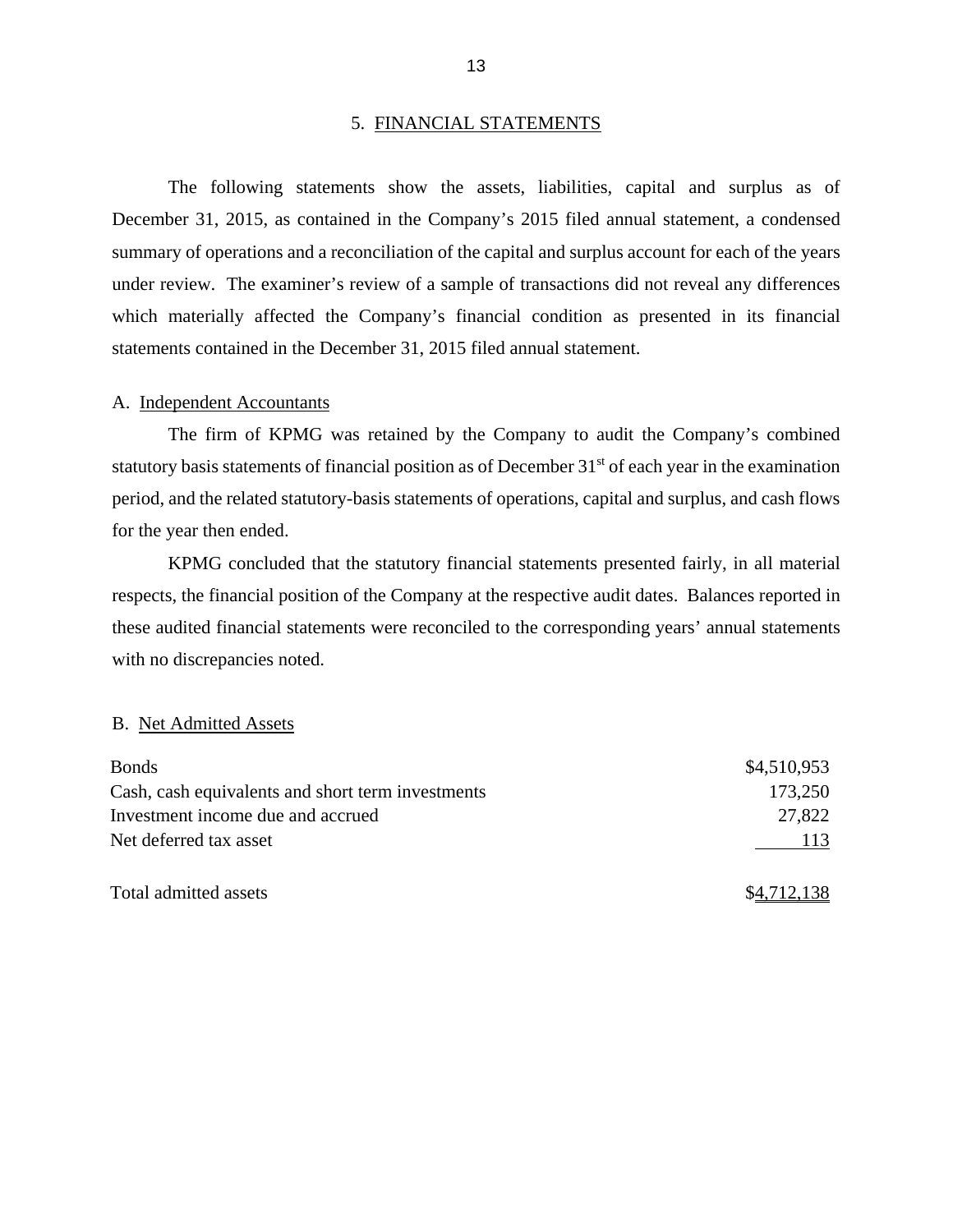### <span id="page-16-0"></span>C. Liabilities, Capital and Surplus

| Aggregate reserve for life policies and contracts                       | \$<br>1,529   |
|-------------------------------------------------------------------------|---------------|
| Interest maintenance reserve                                            | 227,297       |
| General expenses due or accrued                                         | 3,483         |
| Taxes, licenses and fees due or accrued, excluding federal income taxes | 36,000        |
| Current federal and foreign income taxes                                | 25,520        |
| Miscellaneous liabilities:                                              |               |
| Asset valuation reserve                                                 | 12,972        |
| Reinsurance in unauthorized companies                                   | 2,425         |
| <b>Total liabilities</b>                                                | \$<br>309,226 |
| Common capital stock                                                    | 2,000,000     |
| Gross paid in and contributed surplus                                   | 5,631,266     |
| Unassigned funds (surplus)                                              | (3,228,354)   |
| <b>Surplus</b>                                                          | \$2,402,912   |
| Total capital and surplus                                               | \$4,402,912   |
| Total liabilities, capital and surplus                                  | \$4,712,138   |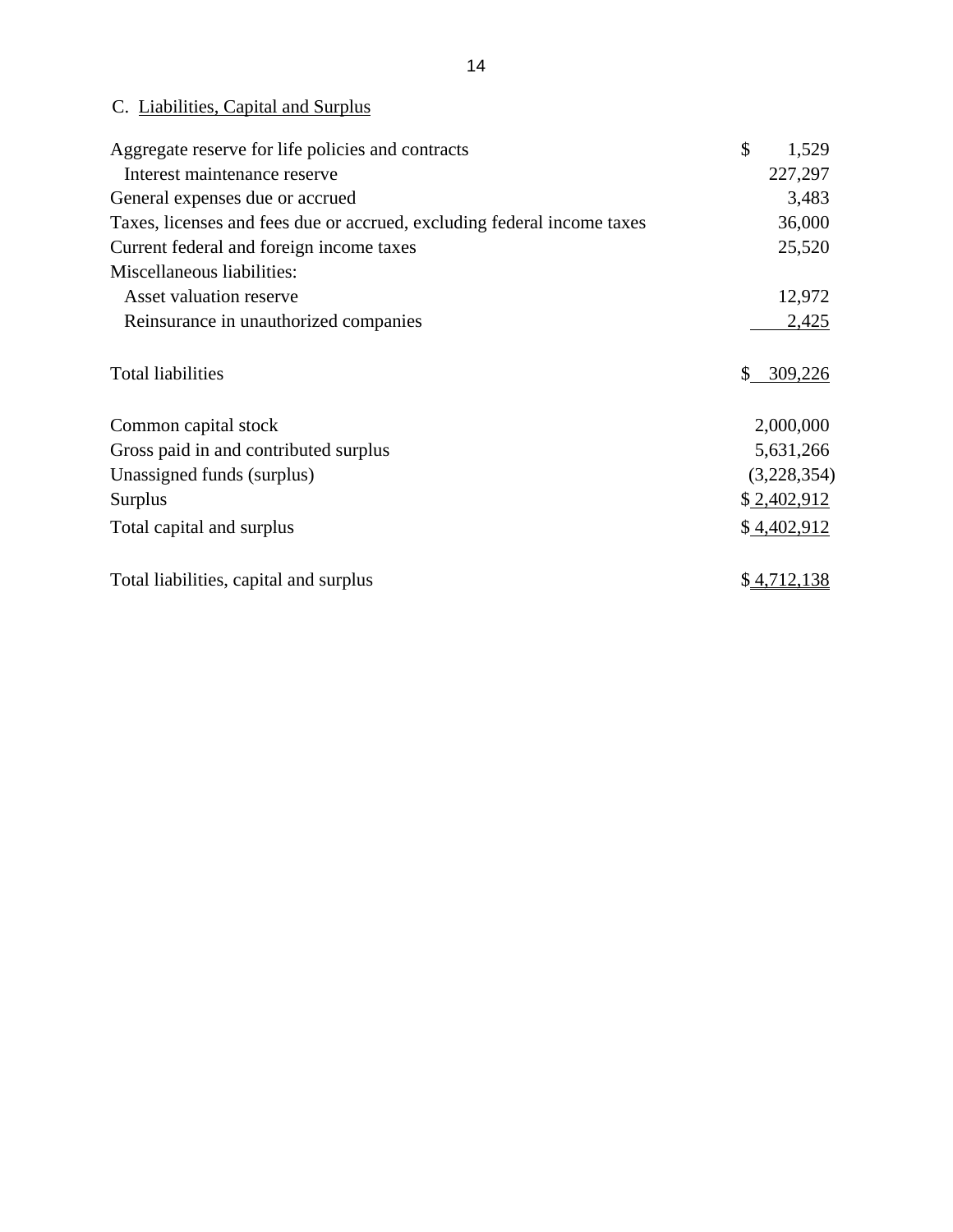## D. Condensed Summary of Operations

|                                           | 2013        | 2014        | 2015        |
|-------------------------------------------|-------------|-------------|-------------|
| Premiums and considerations               | \$<br>1,895 | 1,627<br>\$ | 3,188<br>\$ |
| Investment income                         | 121,864     | 119,778     | 121,382     |
| Total income                              | \$123,759   | \$121,405   | \$124,570   |
| Increase in reserves                      | 141         | (72)        | (142)       |
| General expenses and taxes                | 98,767      | 70,378      | 53,374      |
| <b>Total deductions</b>                   | \$98,908    | \$70,306    | \$53,232    |
| Net gain (loss)                           | \$24,851    | \$51,099    | \$71,338    |
| Federal and foreign income taxes incurred | (48,581)    | (22, 771)   | 20,442      |
| Net gain (loss) from operations           |             |             |             |
| before net realized capital gains         | \$73,432    | \$73,870    | \$50,896    |
| Net income                                | \$ 73,430   | \$73,870    | \$50,896    |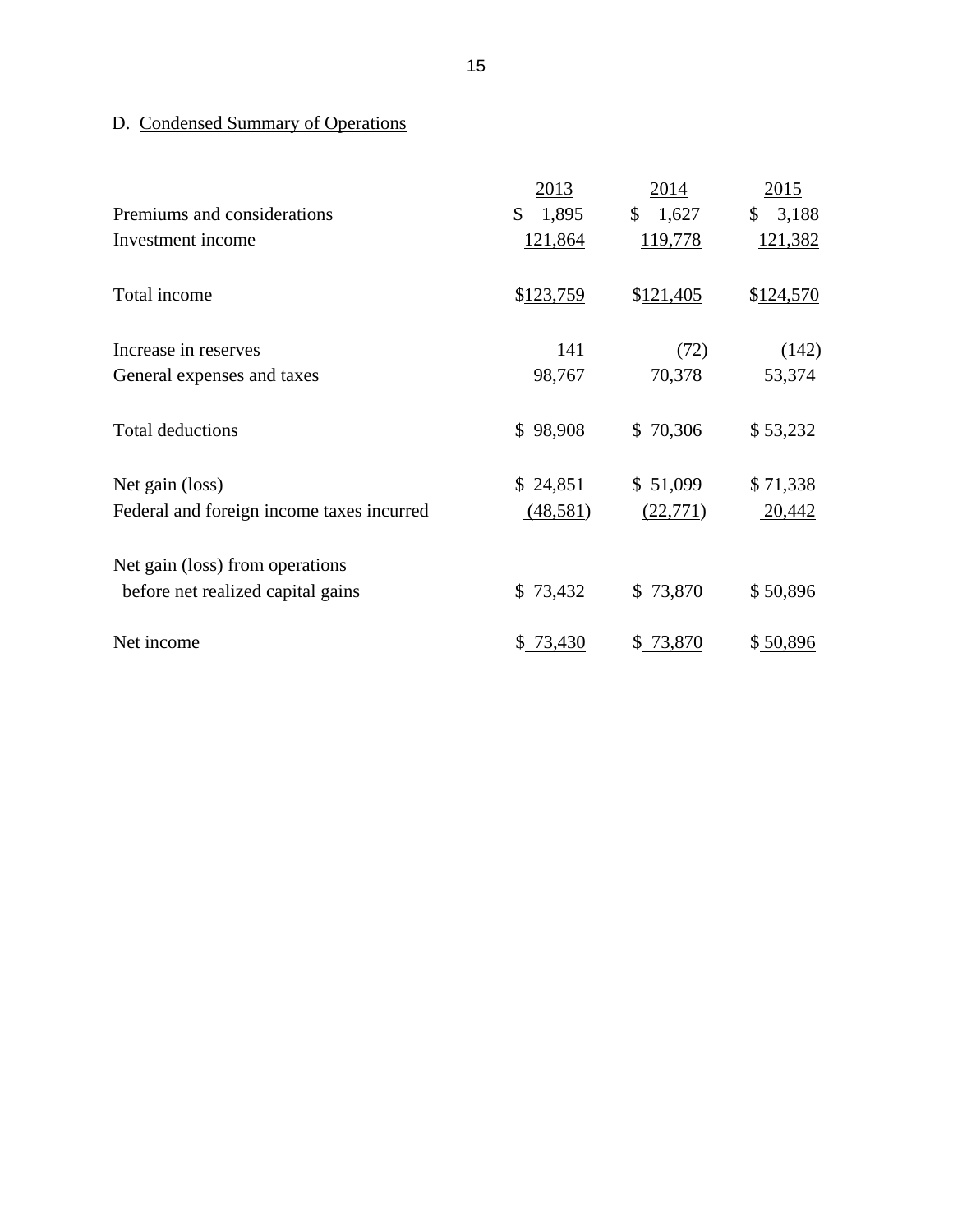### E. Capital and Surplus Account

|                                                                  | 2013         | 2014         | 2015         |
|------------------------------------------------------------------|--------------|--------------|--------------|
| Capital and surplus, December 31, prior year                     | \$4,214,387  | \$4,284,432  | \$4,354,886  |
| Net income                                                       | \$<br>73,430 | \$<br>73,870 | \$<br>50,896 |
| Change in net deferred income tax                                | (43, 721)    | (18,941)     | 6,545        |
| Change in non-admitted assets<br>and related items               | 44,224       | 18,398       | (7, 565)     |
| Change in liability for reinsurance<br>in unauthorized companies | (798)        | (192)        | 319          |
| Change in asset valuation reserve                                | (3,090)      | (2,681)      | (2,169)      |
| Net change in capital and surplus for the year                   | 70,045       | 70,454       | 48,026       |
| Capital and surplus, December 31, current year                   | \$4,284,432  | \$4,354,886  | \$4,402,912  |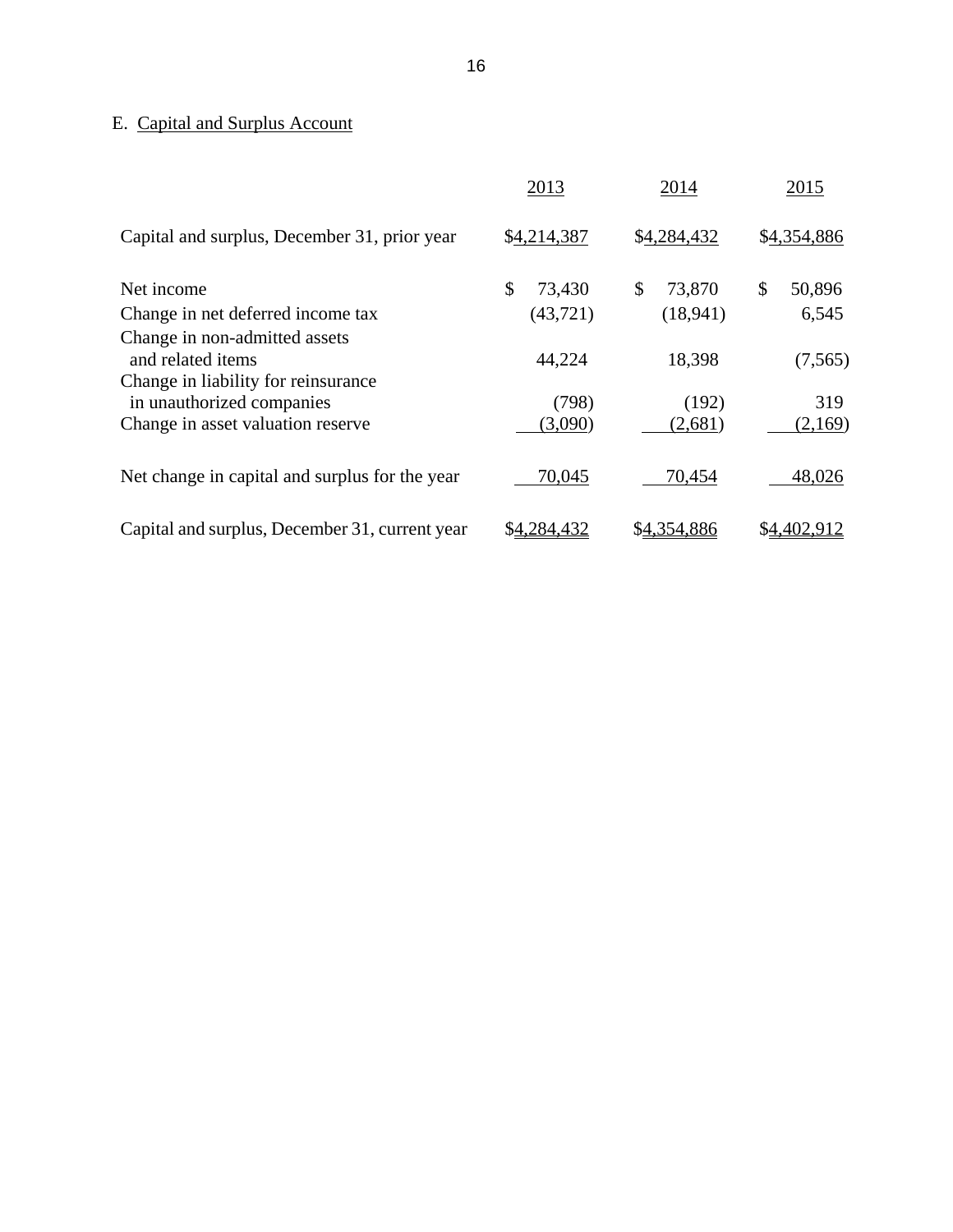#### 6. PRIOR REPORT SUMMARY AND CONCLUSIONS

<span id="page-19-0"></span>Following is the recommendation contained in the prior report on examination and the subsequent action taken by the Company in response to the citation:

#### Item Description

A The examiner recommended that the Company establish procedures to ensure that its books of account are maintained in a durable medium, at all times, in its principal office in New York.

> A physical inspection at the home office in New York indicated that the Company maintains its books of account in a durable medium (password protected thumb drives and binders).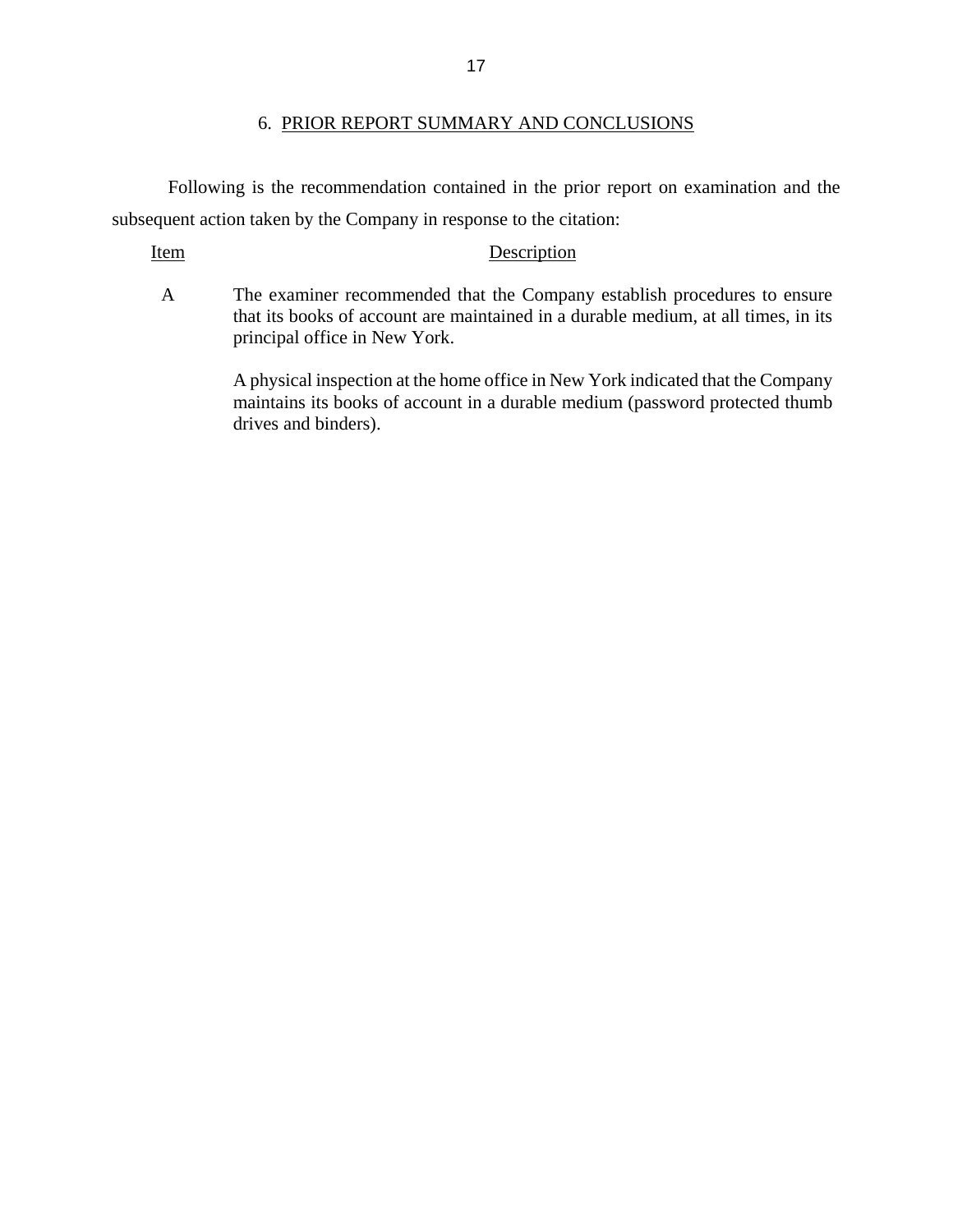Respectfully submitted,

 $\sqrt{s}$  $\sqrt{s}$ 

 Senior Insurance Examiner Edmund Tagoe

### STATE OF NEW YORK ) )SS: COUNTY OF NEW YORK )

Edmund Tagoe, being duly sworn, deposes and says that the foregoing report, subscribed by him, is true to the best of his knowledge and belief.

 $\frac{1}{s}$ 

Edmund Tagoe

Subscribed and sworn to before me

this day of